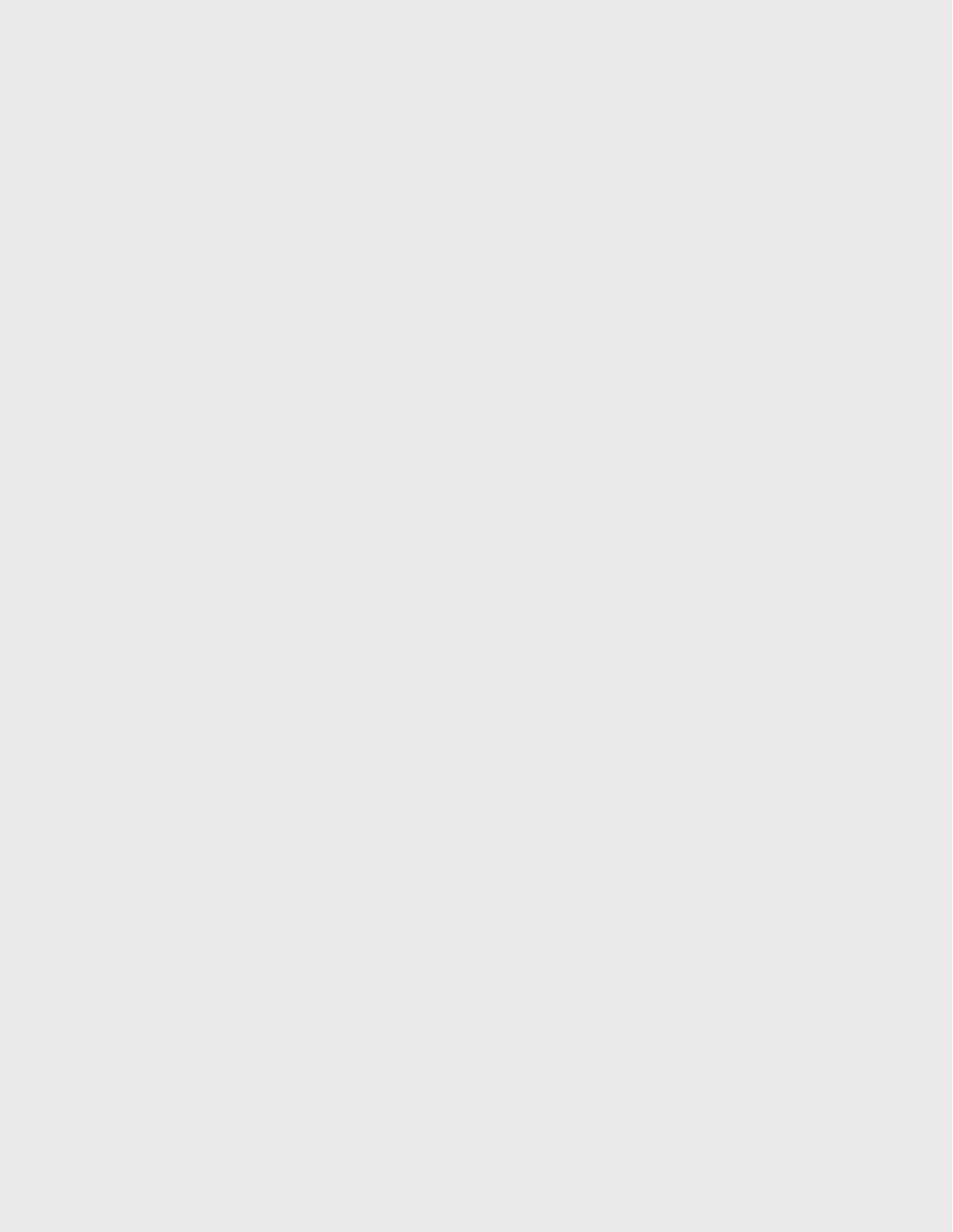he focus on human capital and talent in corporate governance is intensifying, as more stakeholders—led by large institutional investors—seek to understand how companies are integrating human capital considerations into the overarching strategy to create long-term value. After all, a company's intangible assets, which include human capital and culture, are now estimated to comprise a significant portion of a company's market value. he focus on<br>
institutional<br>
overarching<br>
capital and<br>
Many influe<br>
the Business Roun<br>
a key driver of long

 Many influential groups, including the Global Reporting Initiative, the Embankment Project for Inclusive Capitalism, the Business Roundtable and the Sustainability Accounting Standards Board (SASB), have identified human capital as a key driver of long-term value. Recent developments reflect a clear and growing market appetite to understand how companies are managing and measuring human capital. This includes influential investors making human capital an engagement priority with directors, as well as comment letters from various stakeholders to the U.S. Securities and Exchange Commission supporting greater human capital disclosure and asserting the importance of human capital management in assessing the potential value and performance of a company over the long term.

At the same time, there is an ongoing cultural shift brought about by new generations of workers, digitization, automation and other megatrends related to the future of work. In this new era, it is critical for management teams and boards to keep pace with this transformation and consider redefining long-term value and corporate purpose. Creating value for multiple stakeholders, including employees, will ultimately help build and sustain shareholder value over the long term.

To better understand where companies are on this journey, Corporate Board Member, in partnership with the EY Center for Board Matters, surveyed 378 U.S. public company board members in the fall of 2019. This report presents our findings.

## KEY FINDINGS

- There is a discrepancy between directors who view human capital and talent issues as important topics for the board and those who believe these issues are beyond the board's purview.
- Nearly 80% of directors say their board spends more time discussing talent strategy than it did just five years ago, but many boards are not monitoring key talent metrics.
- Directors stay current on human capital and talent trends primarily through management briefings; yet, nearly half say the Chief Human Resources Officer (or equivalent) does not regularly report on human capital to the board.
- Nearly 85% of directors support investments in employee training and reskilling to secure long-term value benefits even if they may not deliver short-term returns.
- Almost half of directors do not think their company's external reporting communicates the organization's human capital strategy and the stakeholder outcomes it aims to deliver.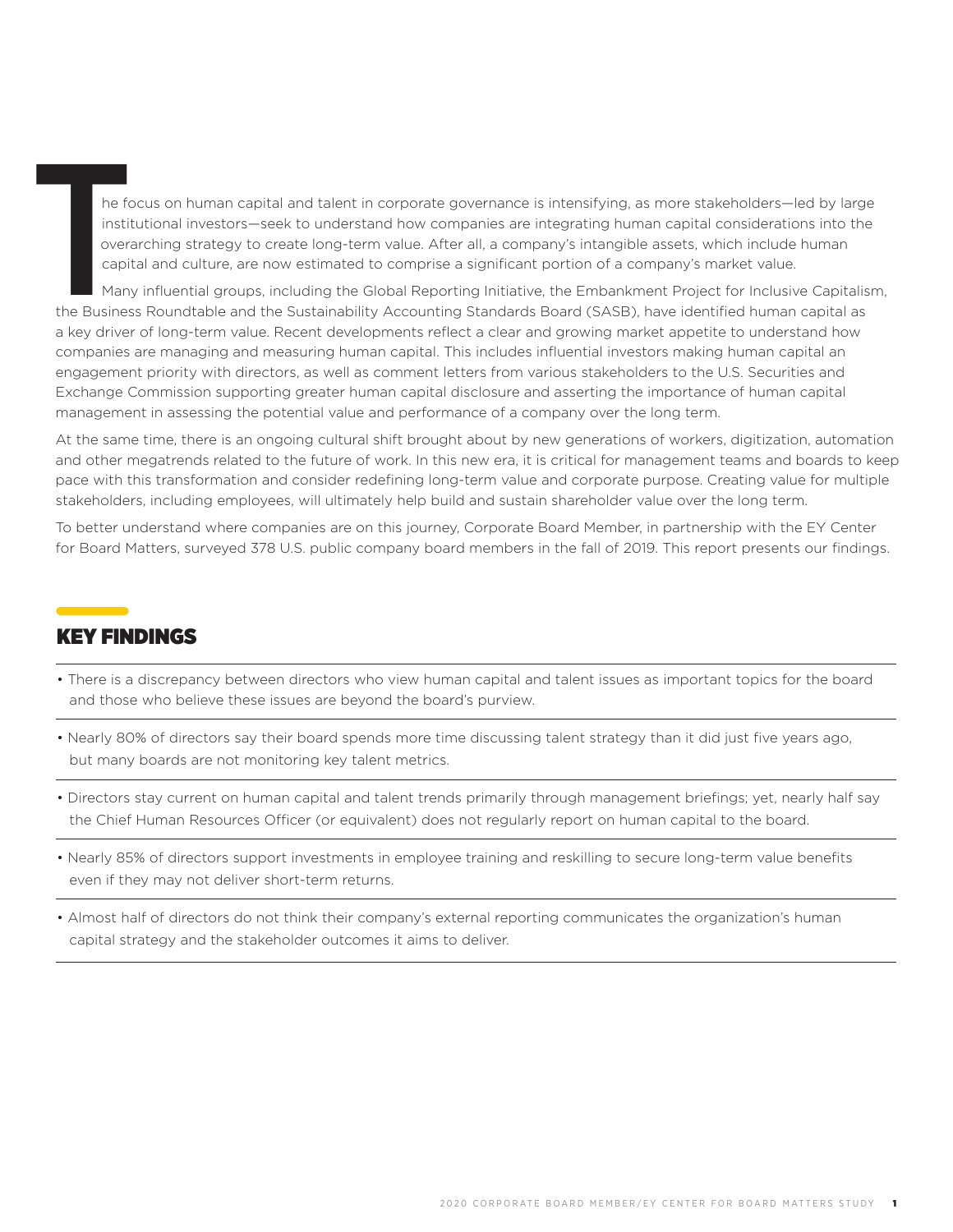## There is a discrepancy between directors who view human capital and talent issues as important topics for the board and those who believe these issues are beyond the board's purview.

Stakeholder interest in the governance of human capital and talent strategy has been gaining momentum in recent years as the result of several transformations occurring in the workforce. The largest working generation is starting to leave the workforce, advanced technologies are being implemented, a younger generation of workers is seeking new ways of working, and stakeholders are increasingly focused on social issues. These developments are upending the very nature of work—and several industries.

Some directors believe the issue of talent is one that belongs at the HR or management level and not within the board's oversight responsibility, with some citing the "eyes in, nose out" governance mantra as a justification for their viewpoint. This may result, at least in part, from generational views held by directors whose experience draws from a vastly different working environment and culture, and whose board service has long adhered to expectations that talent oversight is limited to C-Suite succession planning and development.

Conversely, other directors argue not only that the generational shift taking place, the transformation of the traditional employer-employee relationship and the elevation of corporate culture as a key strategic enabler carry significant new risks, but also that a well-thought-out and executed talent strategy serves as a competitive differentiator, thus giving human capital matters relevance in the boardroom. Some say that it's the changing nature of work—through digitization, automation and the gig economy that is challenging the long-term view and, thus, boards must embed this evolving reality into their core strategy discussion. As a result, nearly 40% of boards are consistently discussing human capital matters at every board meeting, according to the study.

Overall, most directors surveyed say they have the issue under control—wherever it resides and from whichever angle it is perceived. Nearly 70% of directors say their board spends enough time discussing talent strategy and issues, 78% say their board has a strong understanding of current talent and workforce issues, and 66% say their board has the appropriate skill sets and experience to oversee talent strategy in today's transformative age.

## THE OPPORTUNITY

Amid these findings, there is opportunity for boards to make, or reaffirm, oversight of human capital and culture as a strategic priority. Approximately 30% of directors indicated that they are either unsure or unable to articulate their company's cultural strengths and weaknesses, indicating there is room for improvement, especially given the investor focus in this area.

Talent and workforce strategies are essential to any company strategy and, therefore, must be overseen by the board. Additionally, high-performing boards believe their responsibility should include overseeing a robust enterprise risk management program that extends to a full spectrum of human capital opportunities and risks.

Boards should see that the company's purpose, vision, mission, strategy and culture are aligned and broadly understood by all stakeholders. The board should also have a strong pulse on the company's culture and ensure that employee behaviors to drive and execute the strategy are defined, rigorously communicated and monitored.

How frequently is human capital management oversight a focus of discussion at full-board meetings?



*<sup>\*</sup>Percentages may not add up to 100% due to rounding.*



" **How can you say that your human capital isn't the most important thing you've got? You can get good technology and you can get a good product, but at the end of the day, it's people that make the difference."** — Gary Cowger, CEO, GLC Ventures; Board Member, Delphi Technologies

and Titan International; Former President, GM North America

<sup>2</sup> 2020 CORPORATE BOARD MEMBER/EY CENTER FOR BOARD MATTERS STUDY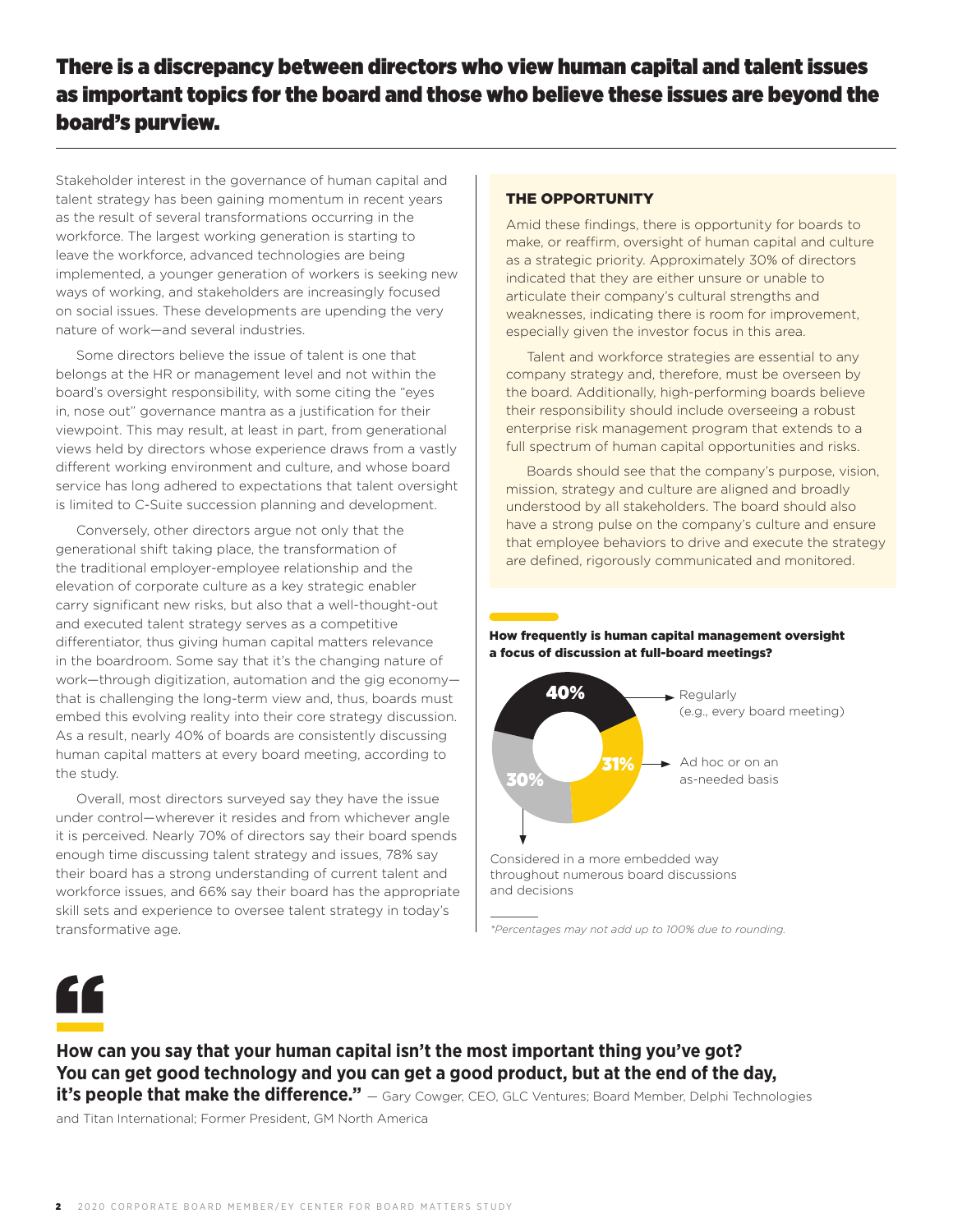## Directors stay current on human capital and talent trends primarily through management briefings; yet, nearly half say the Chief Human Resources Officer (or equivalent) does not regularly report on human capital to the board.

The board's oversight role includes challenging management's decisions to make sure risks and opportunities have been thoroughly considered and weighed against the strategy. Knowing which questions to ask and which areas to probe requires skills and knowledge that directors must acquire, particularly when an issue is nascent or transformative. Onboarding directors with specific skill sets is one way to acquire this knowledge, but successful boards also place great emphasis on individual learning and development, because a historical view is unlikely to serve any board well on this matter moving forward.

When asked about their level of knowledge pertaining to the various trends and elements affecting the workforce (e.g., digitization and the impact of automation, changes to the makeup of labor markets, megatrends related to the future of work), on average 27% of directors say their understanding of those elements needs improvement.

At the same time, the survey shows that most directors remain current on those trends primarily through management briefings, despite the fact that nearly half of them say their Chief Human Resources Officer (CHRO)—or equivalent, depending on company size and structure—does not regularly report on culture and talent metrics to the board.

## THE OPPORTUNITY

This reveals significant opportunity to enhance board knowledge and understanding through more regular interactions with and reporting from the CHRO. The CHRO should be a strategic resource for the board on matters of talent and culture, keeping the board apprised of the talent agenda in the same way that the chief financial officer keeps the board apprised of the financial agenda. The CHRO plays a key role in breaking down the silos between the HR and risk and/or finance functions by developing a common language and robust analytics capabilities to give boards access to relevant information to improve their oversight. The elevation of the CHRO role should be part and parcel of prioritizing the talent agenda at the board level.

Still, the CHRO should not be the only voice the board is hearing on talent trends. While 59% of directors say they are "very confident" their management team has a strong pulse on the company's human capital and talent needs and challenges, an external independent voice is crucial to the conversation. Less than a quarter of directors say they are engaging with external advisers or independent subject-matter experts to stay current on trends related to the future of work. On the topic of talent and beyond, bringing an outside perspective into the boardroom is crucial to keeping a pulse on external trends, challenging internal bias, identifying blind spots and bringing an objective viewpoint and new ideas to the strategic planning process.

## How would you rate your board's understanding of the following elements affecting the workforce?

| <b>Excellent</b>      | <b>Adequate</b>                               | <b>Needs Improvement</b> |
|-----------------------|-----------------------------------------------|--------------------------|
|                       | Megatrends related to the future of work      |                          |
| 11%                   | 67%                                           | 22%                      |
|                       | Digitization and the impact of automation     |                          |
| 25%                   | 50%                                           | 25%                      |
|                       | Changes to the makeup of labor markets        |                          |
| 16%                   | 62%                                           | 22%                      |
| Employee expectations |                                               |                          |
| 28%                   | 52%                                           | 20%                      |
|                       | The employee experience at a granular level   |                          |
| 13%                   | 48%                                           | 40%                      |
|                       | Required learning and development investments |                          |
| 12%                   | 54%                                           | 34%                      |
|                       |                                               |                          |

*\*Percentages may not add up to 100% due to rounding.*

## Does your CHRO (or equivalent) frequently report on culture and talent-related metrics to the full board?



#### Top three ways directors stay current on trends related to the future of work

- 38% Briefings from management
- 22% External advisers
- **15%** Independent subject-matter experts

How confident are you that your management team has a strong pulse on the organization's talent needs and challenges?

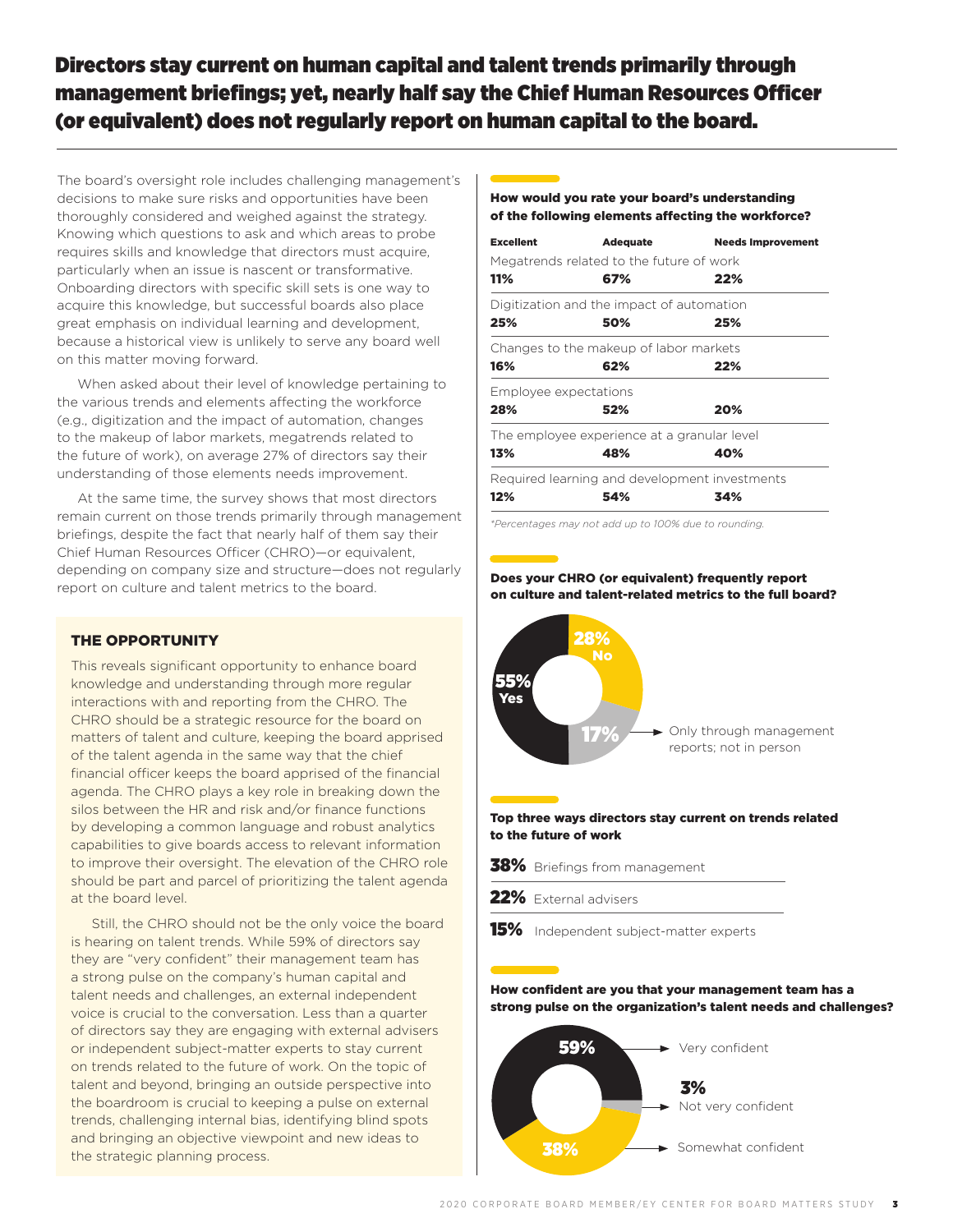## Nearly 80% of directors say their board spends more time discussing talent strategy than it did just five years ago, but many boards are not monitoring key talent metrics.

Regardless of the stance on the board's role in the matter, human capital issues are continuing to make headway into the boardroom, with 79% of directors saying their board now spends more time discussing talent strategy than just five years ago. Further, around half of directors think spending even more time on talent would be beneficial. The top areas directors identified that could enhance the full board's effectiveness in its oversight of human capital are 1) better integration of human capital matters into the board's discussions about strategy and risk (31% of directors), 2) better understanding of workforce trends through tailored board training and education (20%) and 3) more focused time on the agenda for open discussion on talent strategies (19%).

One of the most interesting findings of this study is that despite the increased focus on talent strategy in the boardroom, many boards are, nevertheless, not monitoring key talent metrics. Only a minority of directors reports that their boards are monitoring talent metrics related to learning and development investment and future workforce strategy and skills, and around half say their board is monitoring employee engagement scores.

Even with diversity and inclusion (D&I), which is widely recognized as imperative to talent strategy in today's business environment, nearly 40% of directors report that their board is not monitoring D&I metrics. These results are unexpected, particularly considering that an overwhelming majority (96%) of directors feel confident that their management team is fostering a culture of inclusion and diversity. It seems such confidence could be more strongly rooted in data related to D&I performance.

In fact, of the talent metrics presented, only leadership succession/bench strength is being monitored by an overwhelming majority (89%) of the boards represented, which is expected given that succession planning has long been understood as a primary board responsibility, although the study finds, at least anecdotally, that discussions surrounding succession planning remain focused on the CEO and not as much on job functions below the top senior executive posts..

Similarly, while most directors report that fundamental elements of human capital are overseen by the full board or a key committee (usually the compensation committee), some report no oversight of other elements. For instance, close to a third (31%) of directors report that there is no oversight of workforce training, learning and development on their board, 20% report that there is no oversight of employee engagement, health and well-being, and around 13% report there is no oversight of workforce composition and diversity or talent attraction, recruitment and turnover.

## THE OPPORTUNITY

Regularly monitoring a variety of human capital metrics and ensuring board or committee responsibility for key elements offers boards deeper insight into fundamental areas of value. Having a diverse workforce with a strong culture of inclusion is foundational to attracting, engaging and retaining top talent. Employee turnover can represent a significant cost to organizations given lower productivity and the resources expended to recruit and onboard new employees. Employee engagement is critical to productivity and innovation. Reskilling workers to meet future strategy needs and fill skills gaps has the potential to meet the needs of the company while also providing career mobility and adaptability, increased job security and higher wages to a large swath of the workforce. Similarly, investing in the compensation, learning and development of the company's most significant asset—its people—is fundamental to securing and capitalizing on that asset as well as benefiting the broader labor market and economy.

Boards should embrace a "trust but verify" oversight approach using analysis of direct and indirect metrics for culture and human capital intelligence. Overseeing a broader scope of human capital elements and regularly monitoring related metrics (such as those listed on the following page) can help all boards obtain a comprehensive picture of the company's human capital and its enablement of (or risks to) business objectives. Further, with an overwhelming majority of boards spending more time discussing talent strategy, regularly incorporating a more comprehensive set of cultureand talent-related metrics will make those discussions more robust and productive, and assigning explicit responsibilities at the full board or committee level will provide greater visibility and foster accountability.

As a board member, how confident are you in your management team's ability to drive and foster a culture of inclusion and diversity?



*\*Percentages may not add up to 100% due to rounding.*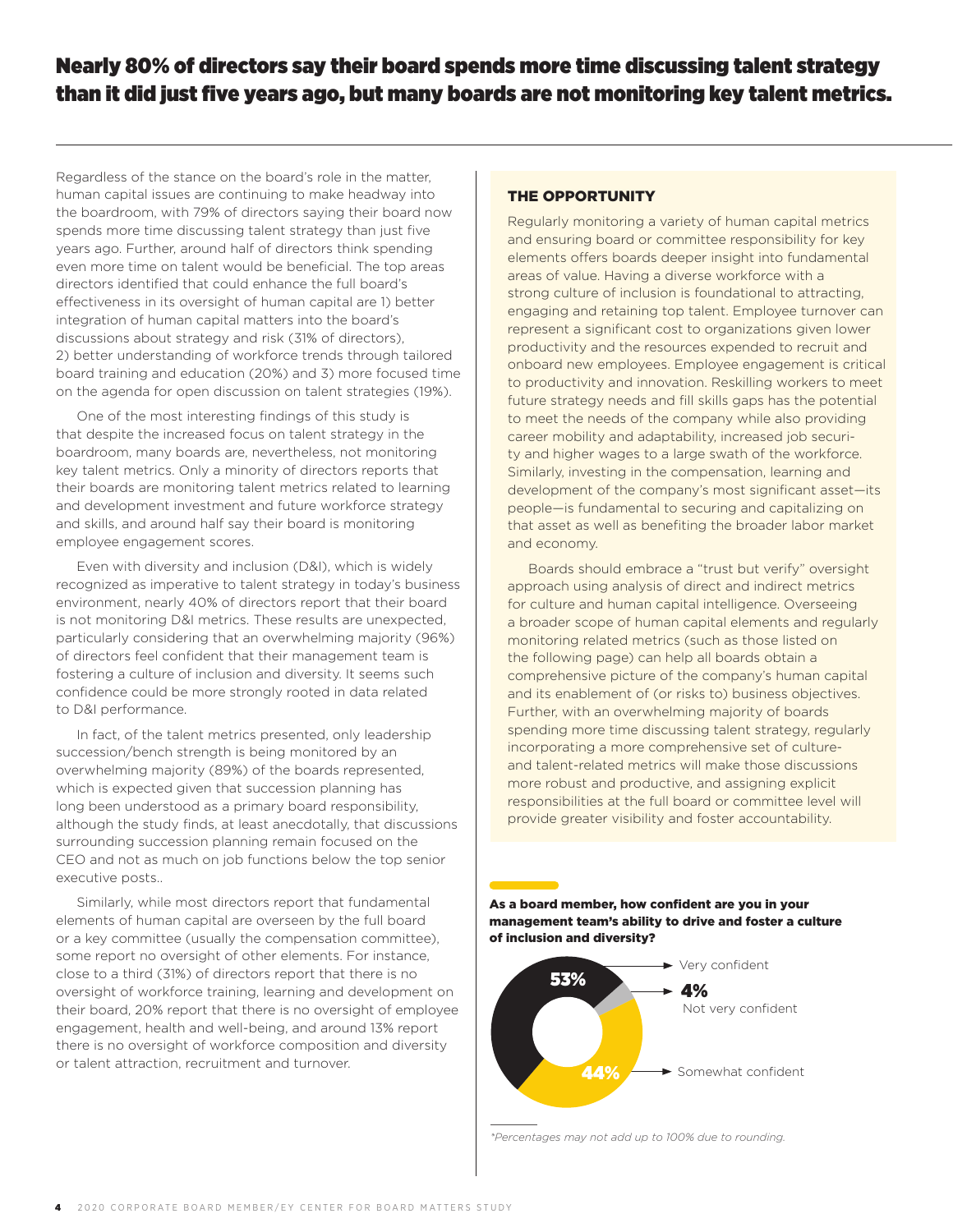### Where do the following elements of human capital primarily reside within your board?

|                                              | Full<br><b>Board</b> | <b>Audit/Risk</b><br><b>Committee</b> | <b>Compensation</b><br><b>Committee</b> | Nom/Gov<br><b>Committee</b> | <b>Other</b><br><b>Committee</b> | No oversight<br>of this element |
|----------------------------------------------|----------------------|---------------------------------------|-----------------------------------------|-----------------------------|----------------------------------|---------------------------------|
| Workforce composition and diversity          | 48%                  | $1\%$                                 | 27%                                     | 8%                          | 3%                               | 13%                             |
| Workforce compensation and pay equity        | 9%                   | 1%                                    | 82%                                     | 2%                          | 1%                               | 7%                              |
| Talent attraction, recruitment and turnover  | 48%                  | 1%                                    | 26%                                     | 8%                          | 3%                               | 14%                             |
| Workforce training, learning and development | 35%                  | 1%                                    | 24%                                     | 4%                          | 6%                               | 31%                             |
| Employee engagement, health and well-being   | 48%                  | 1%                                    | 23%                                     | 3%                          | 5%                               | 20%                             |

*\*Percentages may not add up to 100% due to rounding.*

#### Top three areas that could enhance boards' effectiveness in its oversight of human capital management?

- 31% Better integration of human capital management into our discussions about strategy and risk
- 20% Better understanding of emerging workforce trends through tailored board training and education
- 19% More focused time on the agenda for open discussion on talent strategies

## "

**Many of the most well-thought-out strategies either fail or are less effective because the human capital that's required to implement it and sustain it and build resiliency isn't at the company. And I think that's a failing of the board as well as management."**

— Henry Nasella, Lead Director and Nom/Gov Chair, PVH Corporation; Former President, Staples; Former Board Member, Panera Bread, Denny's and Ulta Beauty

## Which of the following talent metrics does your board monitor?

|     | 89% Leadership succession/bench strength    |
|-----|---------------------------------------------|
| 61% | Diversity and inclusion metrics             |
|     | 59% Attrition metrics                       |
|     | 52% Employee engagement scores              |
|     | 36% Future workforce strategy/future skills |
|     | 34% Full-time equivalent costs              |
| 30% | Learning and development investment         |

*\*Respondents were asked to select all that apply.*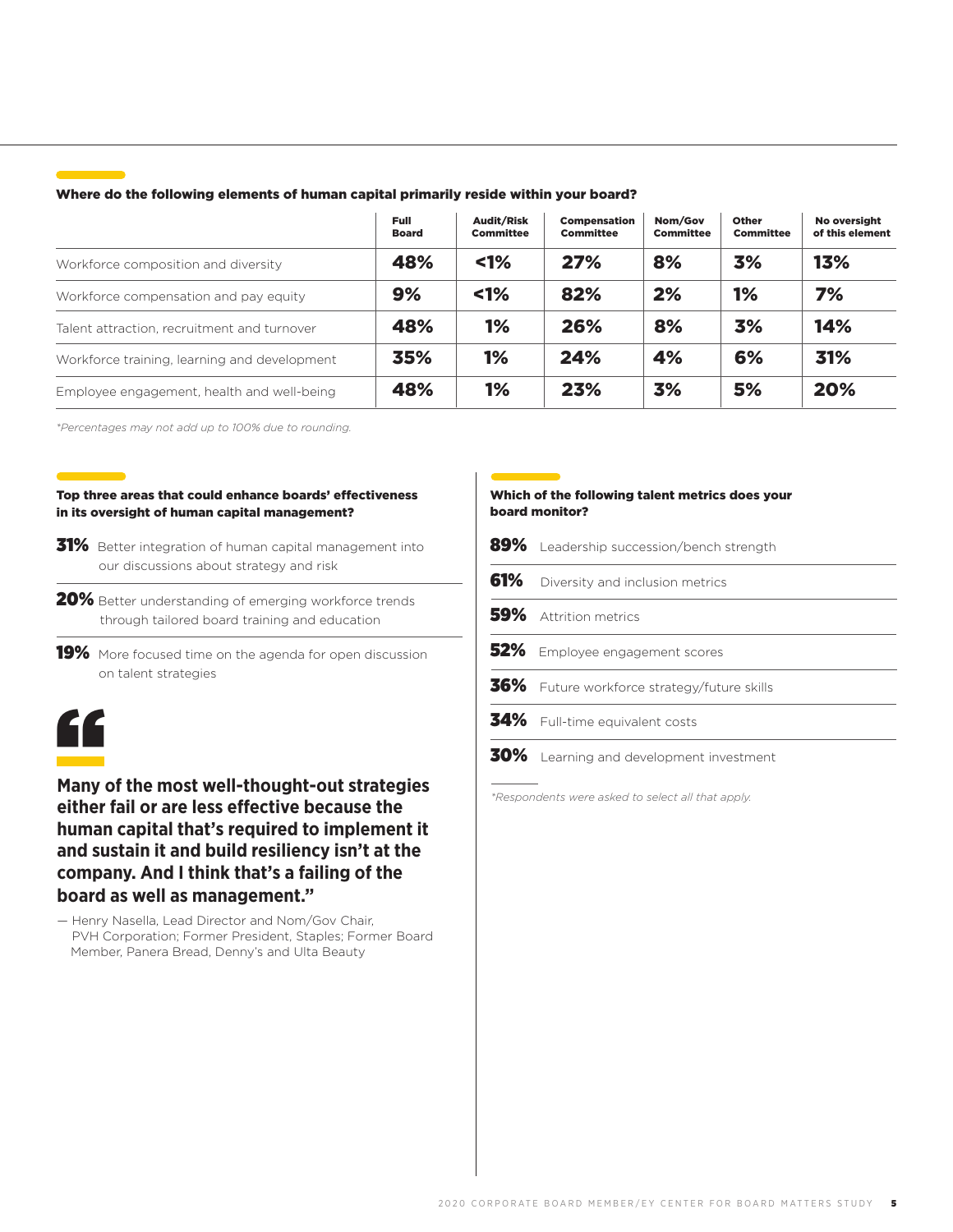## Nearly 85% of directors support investments in employee training and reskilling to secure long-term value benefits even if they may not deliver short-term returns.

Another challenge facing companies and their boards is the impact of new technologies on their workers, as an increasing number of functions get automated. According to the survey, 51% of directors say their board has not discussed the impact of technological disruption on the company's workforce. Still, 85% say they would support management's decision to invest in employee training and reskilling to secure long-term value benefits even if they may not deliver short-term returns.

Board support for long-term talent investments—and deeper board understanding of how technological disruption is impacting the workforce—is critical. Given the fast pace of change, organizations that lack a strategy for continually developing the skills of their people are not likely to have much of a future. In this period of disruption, companies need to nurture not only technical skills but also new ways of thinking and responding to change—this may include enhancing human capabilities, such as critical thinking, the ability to collaborate, embracing D&I and continuous learning, and feeling comfortable with ambiguity and change. Companies should challenge themselves as to how successfully they are developing change management as a core competency at the entity and individual levels and augmenting that focus with continual learning opportunities. Organizational agility and adaptability are critical to sustainability. Given rising stakeholder expectations around the role corporations should play in society, board understanding of the broader implications of the company's human capital approach is needed to better inform strategy.

Board support for long-term talent investments that may dampen short-term returns is likely to be tested in the next economic downturn. Boards should help their companies strategize for challenges beyond the horizon while driving current business results, even—and perhaps particularly during times of economic uncertainty and challenge. Companies that fare best in uncertain business environments don't just play it safe; they also look for opportunities in that uncertainty and allocate resources to double down on growth. For the talent agenda, this could mean investing in new technologies and related employee reskilling, maintaining a focus on innovation and culture and continuing to prioritize investments in the workforce that benefit the company as well as the broader labor market (e.g., learning and development programs and D&I initiatives that position workers for upward mobility).

## THE OPPORTUNITY

Scenario analyses and stress testing are helpful tools to foster meaningful discussions around potential risks the company faces, how those challenges may impact future performance and what should be done to manage them. However, only a quarter of directors say their board has reviewed scenarios prepared by management to address how human capital will be managed during the next recession. We think this reveals opportunity for more robust strategy-setting discussions and "what if" scenario analyses around talent implications, especially given current economic, geopolitical and social signals.

Through stress testing and scenario analyses, companies can analyze the implications of various top-line decreases and related impacts to the workforce. Such analyses may include consideration of the critical skill sets that are needed now, future skill sets required to execute long-term strategic objectives, and which employees may need to be retrained or upskilled. Other considerations may include whether the company will reduce headcount in the next economic downturn. And if so, by how much and over what period of time? Or, will the company shift its labor pool to operate in lower-cost geographies? Has the organization optimized its human/technology mix? Evaluating these and other implications through scenario planning around the workforce allows the board and management to determine in advance of economic downturns how best to reallocate resources to optimize operations during those periods. These scenario exercises may also help organizations evaluate and shift fixed costs to variable costs, allowing them to embed greater flexibility into their operating model to adapt to recessionary conditions or flex as growth opportunities arise.



**Most boards take CEO succession planning very seriously but don't have as robust a discussion around key human capital tenets that address the leadership team's strengths, weaknesses and gaps. There's a strategy behind it: How do you attract talent? How do you work with the new generation of workers? How do you enable your people to take the company to the next level? And how do individual leaders build upon or erode the corporate culture?"**

— Dawn Zier, Former CEO, Nutrisystem; Board Member, The Hain Celestial Group and Spirit Airlines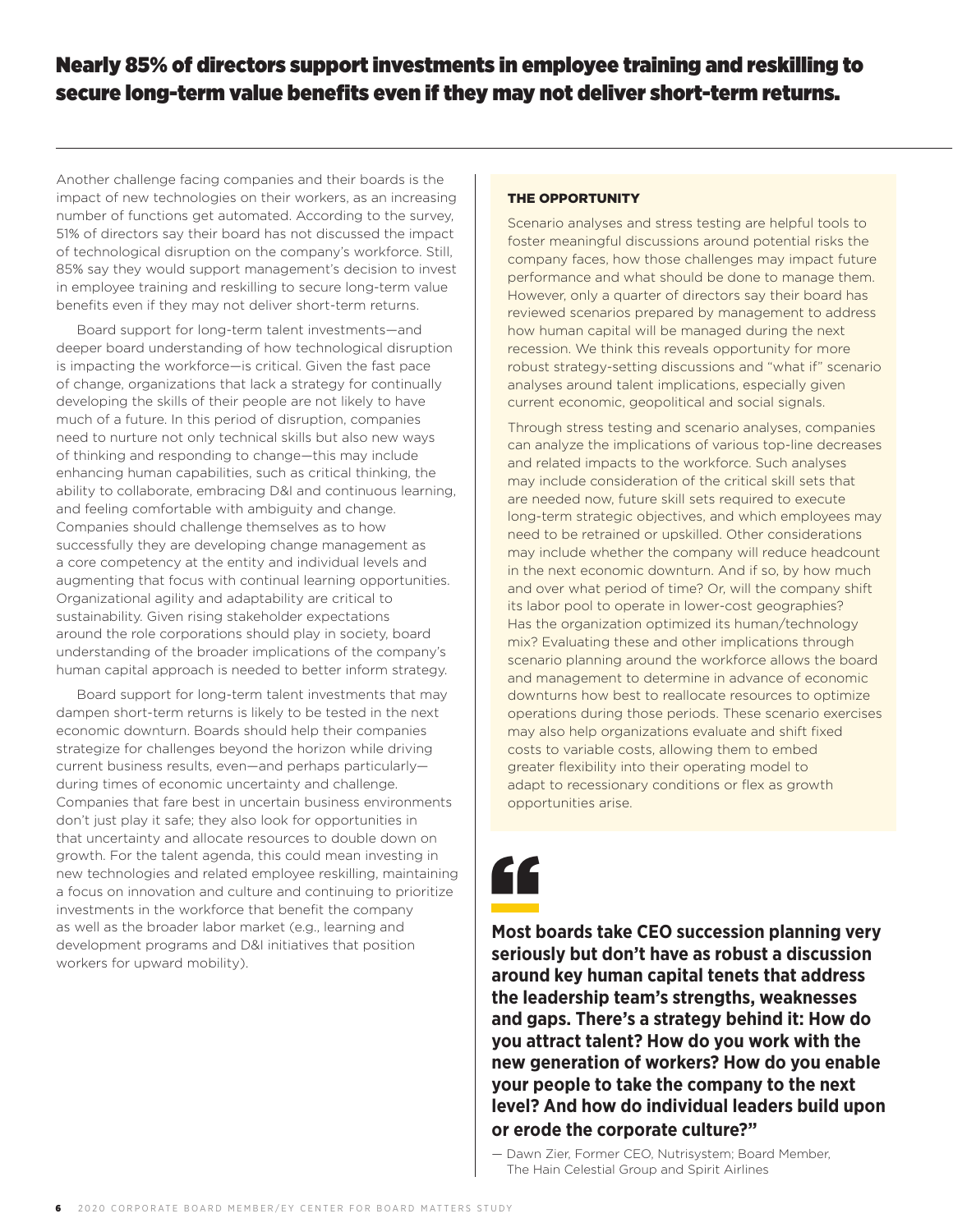Would your board support your management team investing in employee training and reskilling to secure long-term value benefits even if they may not deliver short-term returns?



*\*Percentages may not add up to 100 due to rounding.*

Has your board reviewed scenarios prepared by management to address how human capital will be managed during the next recession?



Almost half of directors do not think their company's external reporting communicates the organization's human capital strategy and the stakeholder outcomes it aims to deliver.

Human capital has emerged as a critical focus for stakeholders. And yet, almost half (48%) of directors say that their organization's external communications to key stakeholders do not include communications around the organization's human capital strategy and the stakeholder outcomes the strategy aims to deliver.

In today's business environment, integrating information about long-term value drivers like human capital and culture across company communications is increasingly important. Further, as investors increase their integration of ESG (environmental, social and governance) matters into investment processes, not effectively communicating the company's human capital strategy and progress may ultimately impact the company's inclusion in certain portfolios.

Companies seeking to enhance how they measure and report on human capital and culture may look to a variety of market-driven frameworks (e.g., SASB, the Embankment Project for Inclusive Capitalism, the Global Reporting Initiative) that support the redefinition and communication of corporate value through an expanded stakeholder lens.

Do your organization's external communications to key stakeholders include communications around the organization's human capital strategy and the stakeholder outcomes the strategy aims to deliver?

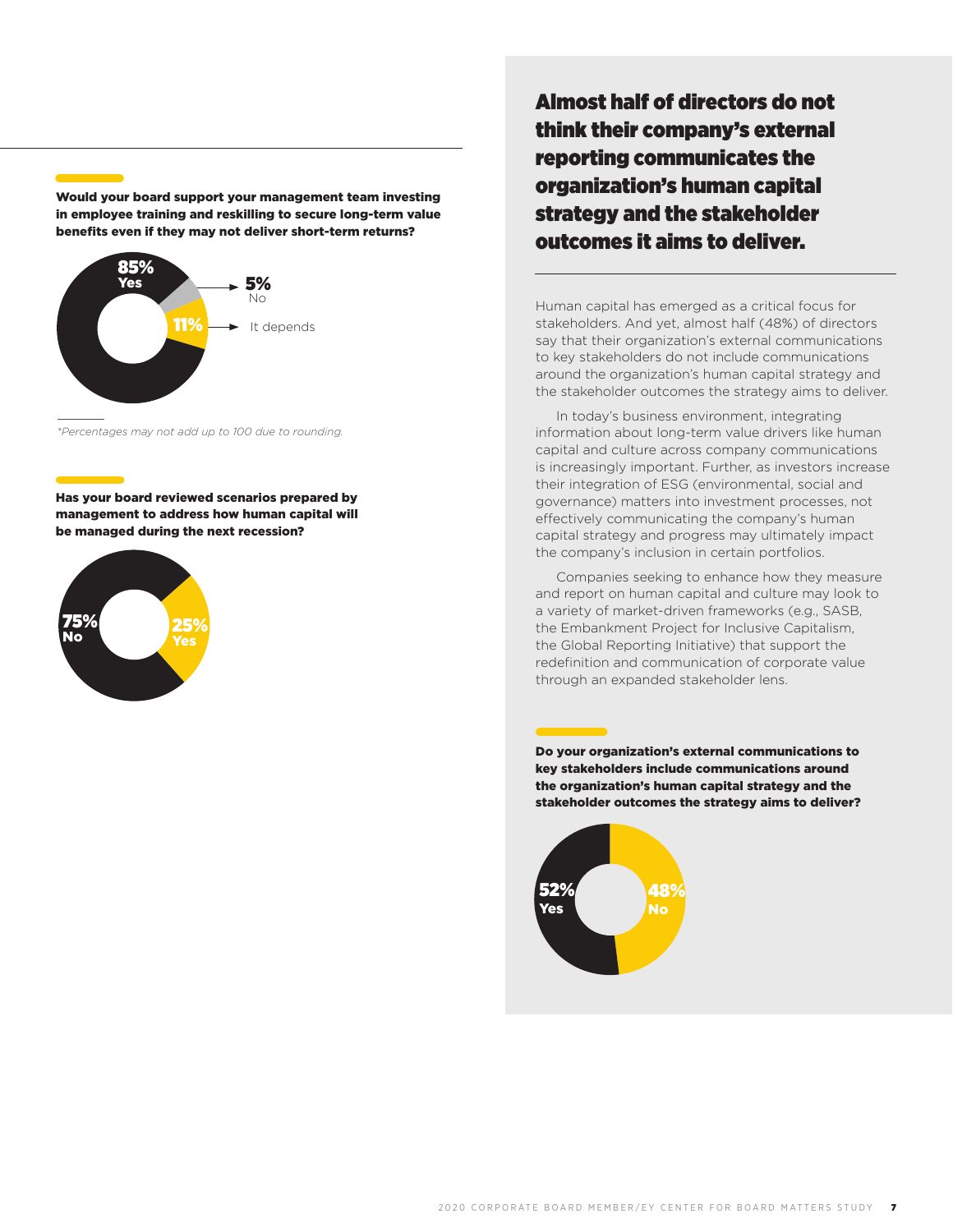## **CONCLUSION**

When companies prioritize employees—through purpose, culture, development and leadership—and deploy technology and automation as tools to support their capabilities, the true human potential for agility, creativity and innovation can soar. Each organization has to define how it can best manage its human capital risks and priorities, and there is no one-size-fits-all solution. What is clear, though, is that many directors are looking for ways to provide insight, foresight and oversight in matters of talent and culture, and many boards are actively enhancing their governance in this area.

Strengthening board oversight of human capital and talent will be a journey, and a starting point for many boards may be to rethink their views on the board's fundamental role in this area. In today's disruptive information age, human capital and culture are essential to helping companies adapt, problem-solve, innovate and increase productivity. Human capital has moved beyond being a strategic asset to become a strategic imperative. Boards should embrace this change and seize the opportunity to help make the company's people a greater strategic priority.

## QUESTIONS FOR THE BOARD TO CONSIDER

- Does the board set the right tone at the top regarding the strategic importance of human capital by dedicating the appropriate level of time and attention to these topics, including at the full board and committee levels?
- Does the board have the right mix of relevant skills, expertise, perspectives and experiences that allows for effective oversight and direction of human capital and talent?
- Do the board and the company's senior leaders understand the trends affecting the workforce of the future? Are the senior leaders driving the necessary shifts in culture, training and development?
- Does the board integrate the topic of human capital and talent strategy into discussions about strategy and risk?
- What actions should the board take to enhance its effectiveness in its oversight of the human capital strategy?
- What are the future skill sets that will be needed to successfully achieve the company's long-term strategic objectives? How will the organization acquire or develop such skill sets?
- Have appropriate and meaningful human capital and talent-related metrics been identified? If so, how often is the board reviewing such metrics with the CHRO?
- How is the company integrating human capital metrics and performance into earnings calls, analyst meetings and its external financial reporting to better communicate long-term value?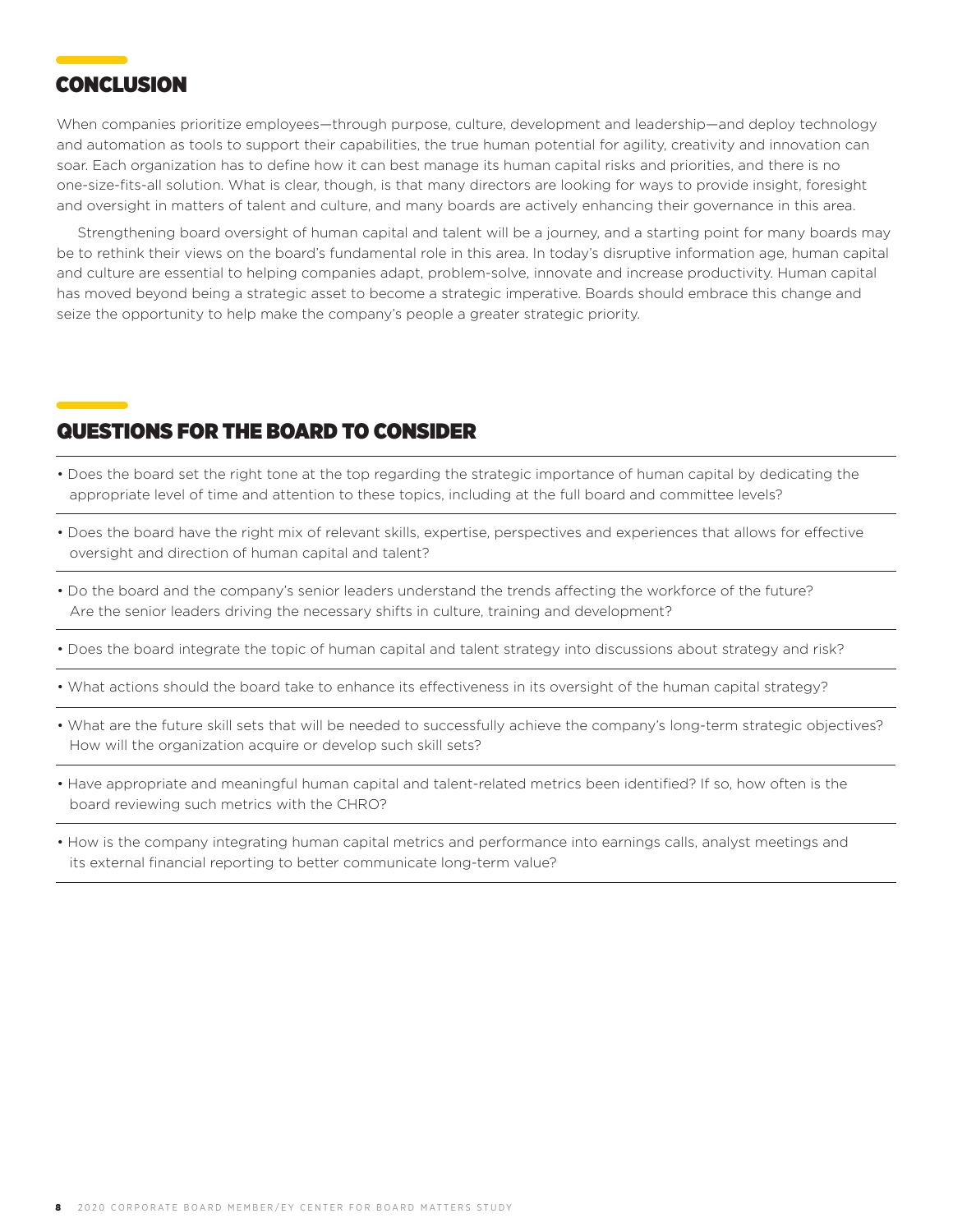## SURVEY METHODOLOGY

In September and October of 2019, Corporate Board Member partnered with EY to survey public company directors in the United States on their views and experience with how boards and their management teams are handling talent strategies in a new workforce era. Data was collected from 378 participating board members. Their demographics are presented below.

## RESPONDENT DEMOGRAPHICS

### Primary Title:

| <b>Executive director</b> | 5%              |
|---------------------------|-----------------|
| Outside director          | 40%             |
| <b>Board chair</b>        | 15%             |
| Committee chair           | <b>31%</b>      |
| Lead director             | $\mathbf{q}$ v, |

\*Respondents were asked to select all that apply.

## Market Capitalization:

| Nano (less than \$50M)  | 2%         |
|-------------------------|------------|
| Micro (\$50M to \$300M) | 12%        |
| Small (\$300M to \$2B)  | 30%        |
| Mid (\$2B to \$10B)     | <b>37%</b> |
| Large $($10B+)$         | 19%        |

\*Percentages may not add up to 100% due to rounding.

#### Sector:

| <b>Automotive &amp; Transportation</b>             | 5%        |
|----------------------------------------------------|-----------|
| <b>Consumer Products &amp; Retail</b>              | 8%        |
| <b>Financial Services</b>                          | 24%       |
| <b>Government &amp; Public Sector</b>              | <b>1%</b> |
| <b>Health</b>                                      | 6%        |
| Life Sciences                                      | 8%        |
| <b>Media &amp; Entertainment</b>                   | 3%        |
| <b>Mining &amp; Metals</b>                         | <b>1%</b> |
| Oil & Gas                                          | 5%        |
| <b>Power &amp; Utilities</b>                       | 5%        |
| <b>Real Estate, Hospitality &amp; Construction</b> | 7%        |
| <b>Technology</b>                                  | 9%        |
| <b>Telecommunications</b>                          | 3%        |
| Other                                              | 14%       |
|                                                    |           |

## Committee Seats:

| Audit/Risk            | 58%        |
|-----------------------|------------|
| Compensation          | 56%        |
| Nominating/Governance | 58%        |
| Technology/Innovation | <b>10%</b> |

\* Respondents were asked to select all that apply.

## Tenure:

| Less than a year   | 3%  |
|--------------------|-----|
| One to four years  | 27% |
| Five to nine years | 28% |
| 10+ years          | 42% |

## Public Company Board Experience:

| Less than a year   | 2%  |
|--------------------|-----|
| One to four years  | 15% |
| Five to nine years | 19% |
| $10+$ years        | 64% |

\*Percentages may not add up to 100% due to rounding.